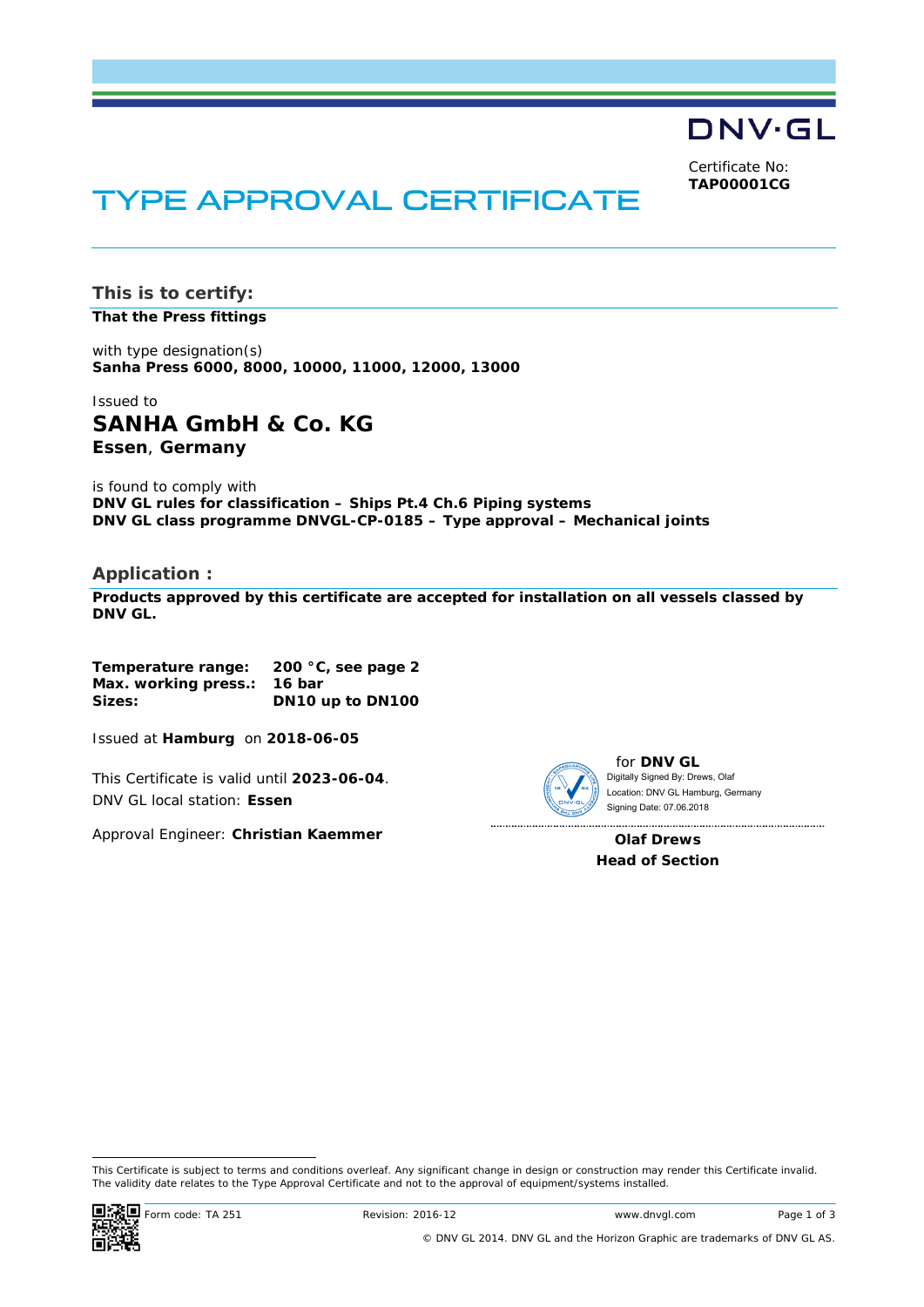Job Id: **262.1-023836-1**  Certificate No: **TAP00001CG**

# **Product description**

|                    | Dimension /                      | Nominal Pressure                                      | Metallic Material            | Gasket -    |
|--------------------|----------------------------------|-------------------------------------------------------|------------------------------|-------------|
|                    | Diameter                         |                                                       |                              | Material    |
| <b>SANHA-Press</b> | $12 \text{ mm} - 108 \text{ mm}$ | $12 \text{ mm} - 54 \text{ mm}$ : PN16                | CW024A / Cu-DHP              | EPDM        |
| 6000               |                                  | $64 \text{ mm} - 108 \text{ mm}$ : PN10               |                              |             |
| <b>PURAPRESS</b>   | $12 \text{ mm} - 108 \text{ mm}$ | PN <sub>16</sub><br>$12 \text{ mm} - 54 \text{ mm}$ : | CW724R / CuZn21Si3P          | EPDM        |
| 8000               |                                  | $64 \text{ mm} - 108 \text{ mm}$ : PN10               |                              |             |
| <b>SANHA-Press</b> | $12 \text{ mm} - 108 \text{ mm}$ | $12 \text{ mm} - 54 \text{ mm}$ : PN16                | CW024A / Cu-DHP              | <b>HNBR</b> |
| Gas 10000          |                                  | $64 \text{ mm} - 108 \text{ mm}$ : PN10               |                              |             |
| <b>SANHA-Press</b> | $12 \text{ mm} - 108 \text{ mm}$ | $12 \text{ mm} - 54 \text{ mm}$ : PN16                | CW724R / CuZn21Si3P: CC499K/ | <b>HNBR</b> |
| Gas 11000          |                                  | $64 \text{ mm} - 108 \text{ mm}$ : PN10               | CuSn5ZnPb2-C                 |             |
|                    |                                  |                                                       |                              |             |
| <b>SANHA-Press</b> | $12 \text{ mm} - 108 \text{ mm}$ | $12 \text{ mm} - 54 \text{ mm}$ : PN16                | CW024A / Cu-DHP              | <b>FKM</b>  |
| Solar 12000        |                                  | $64 \text{ mm} - 108 \text{ mm}$ : PN10               |                              |             |
| <b>SANHA-Press</b> | $12 \text{ mm} - 108 \text{ mm}$ | $12 \text{ mm} - 54 \text{ mm}$ : PN16                | CW724R / CuZn21Si3P: CC499K/ | <b>FKM</b>  |
| Solar 13000        |                                  | $64 \text{ mm} - 108 \text{ mm}$ : PN10               | CuSn5ZnPb2-C                 |             |
|                    |                                  |                                                       |                              |             |

Shaped fittings sealed with a synthetic rubber O-ring to be assembled by pressing tool.

#### **TECHNICAL DATA**

Material of the fittings: Press copper, red brass or silicone bronze.

Pipes: CW024A (Cu-DHP) compliant with EN 1057

Sealing: **EPDM, HNBR, FKM** 

Pressing tool: ECO 3 / ECO 301 / ACO 202 XL, tools acc. to manufacturers specifications.

| Temperature range<br>Sealing materials | EPDM                         | HNBR                              | FKM                                |
|----------------------------------------|------------------------------|-----------------------------------|------------------------------------|
|                                        | -30°C<br>$/ + 120^{\circ}$ C | $-20^{\circ}$ C / $+70^{\circ}$ C | $-20^{\circ}$ C / $+200^{\circ}$ C |

# **Application/ Limitations**

The SANHA-Press system is type approved for non-main class applications:

- Domestic warm water heating systems
- Cold water systems
- Compressed Service Air, non essential
- Potable water
- Sanitary drains
- Non essential systems

Further non-main-class applications may be accepted and have to be authorized by the manufacturer. Main-class-applications are listed under DNVGL-Rules Part 4 - Chapter 6 Section 1 Table 2.